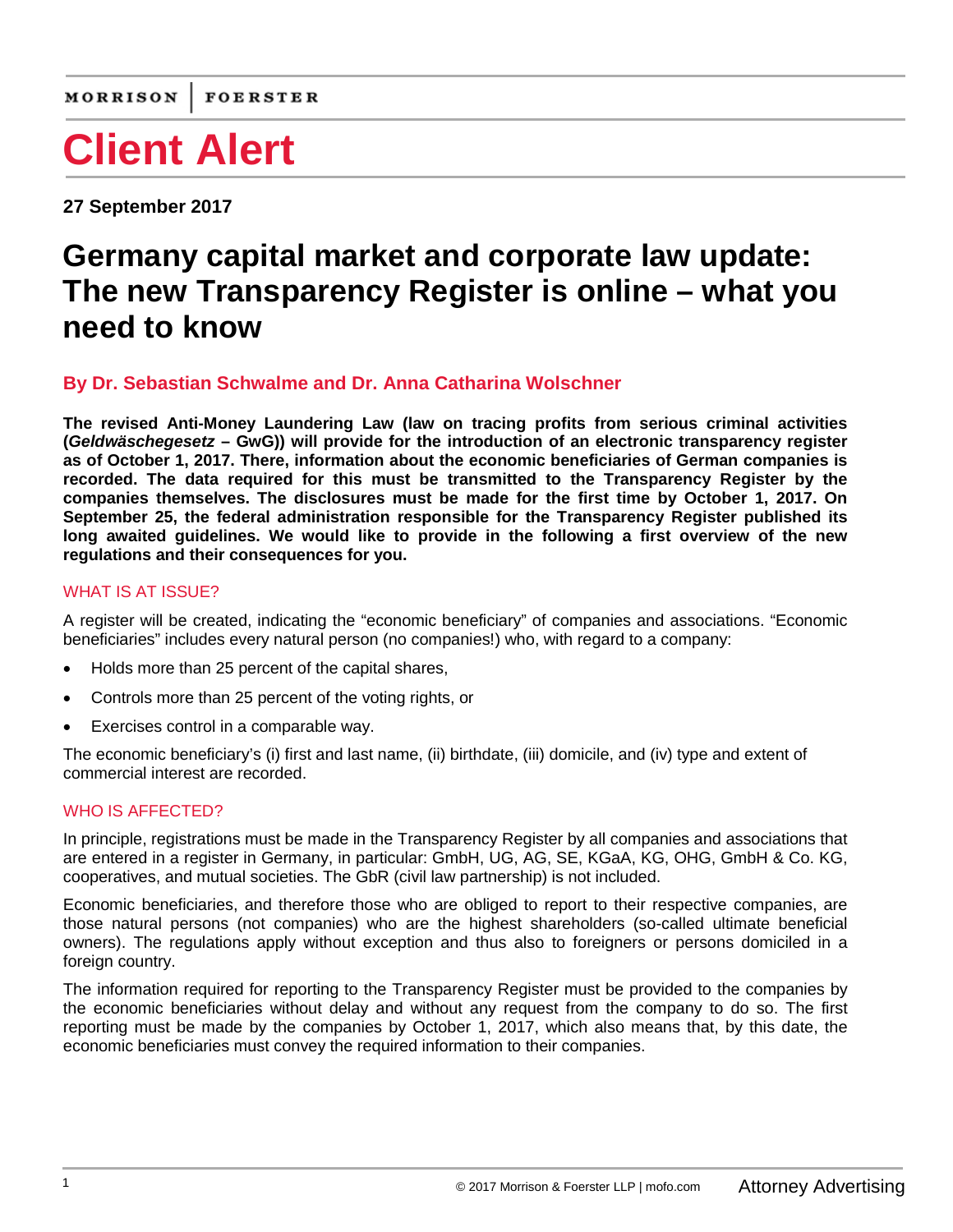#### **Exemption with regard to already existing entries in the register**

An exemption applies if the information to be reported is already in the Commercial Register, Partnership Register, Register of Cooperatives, Register of Associations, or Companies Register (in the following referred to respectively as "Register"). This exemption is, however, subject to considerable restrictions, so that, despite an entry in the Register, there is often still an obligation to report to the Transparency Register:

1. The information must be *electronically* retrievable in the Register.

Example: For a GmbH, this may be questionable if the last shareholder list stems from a time before 2007, since the Commercial Register has only been maintained electronically since the year 2007.

2. The Register must indicate the *last economic beneficiary* (ultimate beneficial owner).

Example: In the shareholder list of a GmbH, a foreign company is entered as the shareholder. This is not sufficient to fulfill the requirement for the exemption, since this foreign company is not the *ultimate beneficial owner* of the GmbH, but rather it is the economic beneficiary of the foreign company (which does not result from the German Commercial Register).

3. The information must be *completely* retrievable in the Register.

Example: In the list of shareholders of a GmbH, the information about the date of birth or the domicile is missing.

4. The information retrievable in a Register must be *complete*, especially with respect to the economic beneficiary.

Example a): A GmbH has two subsidiaries, each holding 20%, which are shown in the list of shareholders. However, both shareholders have concluded an additional voting trust agreement that is (rightly) not indicated in the list of shareholders.

Example b): A GmbH has a shareholder who is also entered in the list of shareholders. However, this shareholder, acting as custodian based on a trust arrangement, holds the company shares for a third party.

Further practice-relevant examples include sub-participations, silent partnerships, and consortium agreements, as well as the right to grant the right to appoint legal representatives.

Should one of the above four points not be fulfilled, then, despite being entered in the Register, there could arise an obligation to report to the Transparency Register.

### **Practical tip**

- Even if, in the final analysis, due to an already existing entry in the Register, no reporting obligation exists, all companies should examine carefully whether all requirements for exercising the exemption option are really fulfilled. Especially in the case of lists of shareholders of a GmbH, it is advisable to make a careful inspection regularly.
- Since, without the knowledge of the company, there can be voting trust agreements or trust agreements, even in the case of an existing Register entry, it is recommended to ask the shareholders in any case.
- The share register, in the case of registered shares, is not among the Registers that exempt one from a reporting obligation. As long as all reportable information is entered there, it is not necessary to provide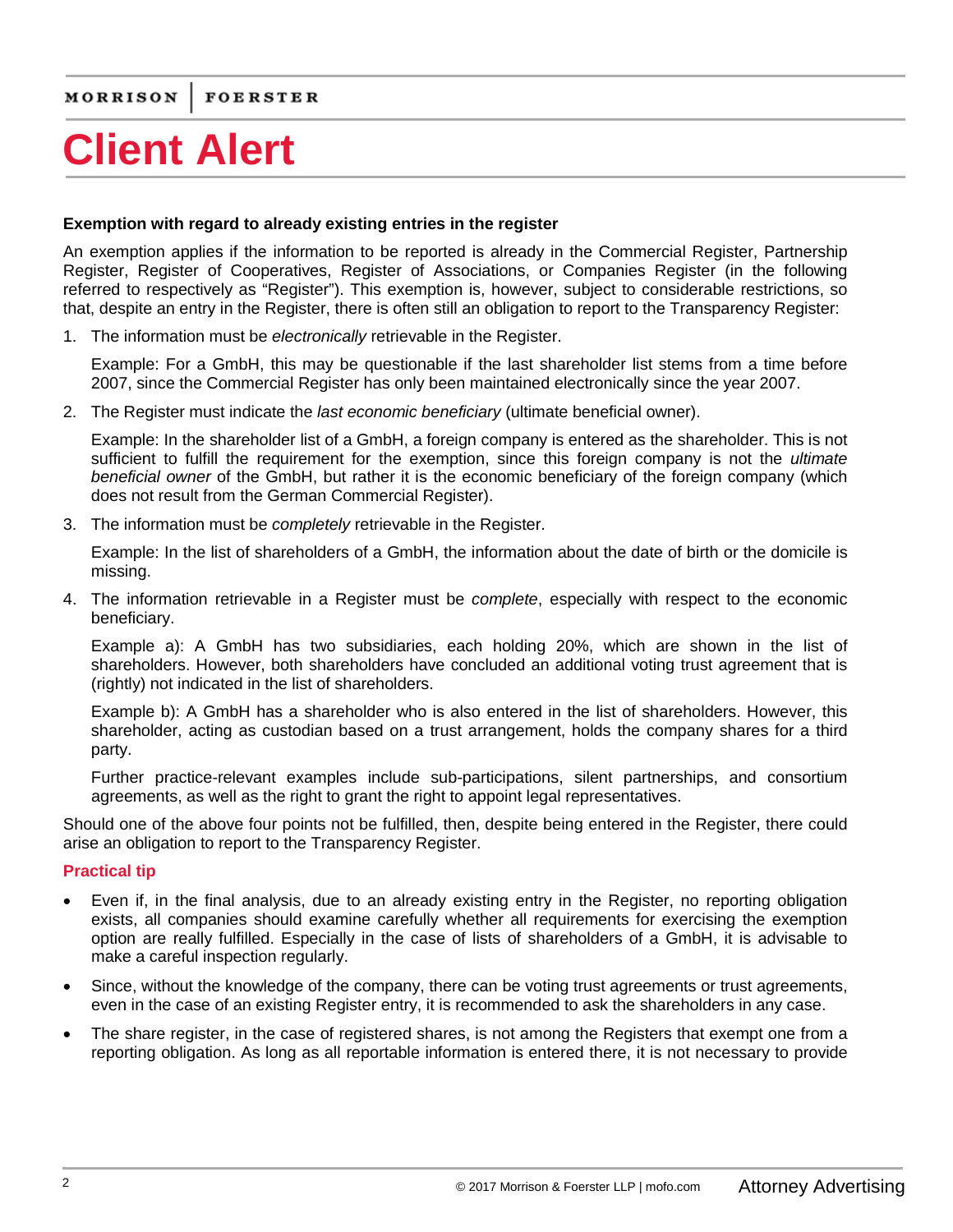this information to the company through the shareholder. Nevertheless, the company must still report this information to the Transparency Register.

#### **Exemption relating to stock exchange listing**

Companies whose shares are admitted to trade on a regulated market are not subject to a reporting obligation. Here the economic beneficiaries are already set out in the notification of voting rights pursuant to the German Securities Trading Act (WpHG).

Companies whose shares are traded only on the open market are not deemed to be listed within the meaning of this regulation and thus do not profit from this exemption.

#### **Practical tip**

• Despite this exemption, listed companies should examine whether there is a reporting obligation within the corporate group. This would be the case, for example, if a non-Group investor who is not entered in a Register (e.g., natural person, foreign company) had a participation in a subsidiary of more than 25%.

#### WHAT MUST BE DONE IF THERE IS A REPORTING OBLIGATION?

The companies with a reporting obligation must (i) obtain the necessary information, (ii) preserve it, (iii) keep it updated, and (iv) immediately transmit it to the office maintaining the register for entry in the Transparency Register.

According to the government's reasoning, the companies must not make their own inquiries into who the economic beneficiary is. The economic beneficiaries must provide this information to the company on their own. However, the companies should examine at least once a year whether they have by some other means become aware of relevant information that would give rise to a change of economic beneficiaries.

#### **Practical tip**

- Nevertheless, there are good reasons for actively approaching one's own shareholders to determine the economic beneficiary. First of all, the wording of the law contradicts the justification for the law, because to "obtain" ("*einholen"*) means even more than just to "receive" or "accept" ("*entgegennehmen"*).
- On the other hand, there will, in particular, be foreign investors who are as of yet unaware of the new regulations. They should therefore be able to expect that their companies will notify them about a possible reporting obligation, especially in order to avoid a potential administrative fine.
- Companies should set up an internal monitoring and reporting system in order to comply with their obligations (to obtain, preserve, update, report) completely and in a timely manner.
- To the extent that shareholders have already disclosed the relevant information to the company in the past, this must not be done again. Examples for this are the provision of the name of the economic beneficiary by the company to its bank within the framework of anti-money laundering checks or the entry of the name of a shareholder in the share register.

#### WHICH CONSTELLATIONS REQUIRE SPECIAL ATTENTION?

#### **Shareholder agreements**

Cases that are problematic are those in which agreements were concluded between shareholders that give rise to a "control by some other means." These are intentionally dealt with confidentially by the involved parties on a regular basis and must now, under certain circumstances, be disclosed. Since there is no legal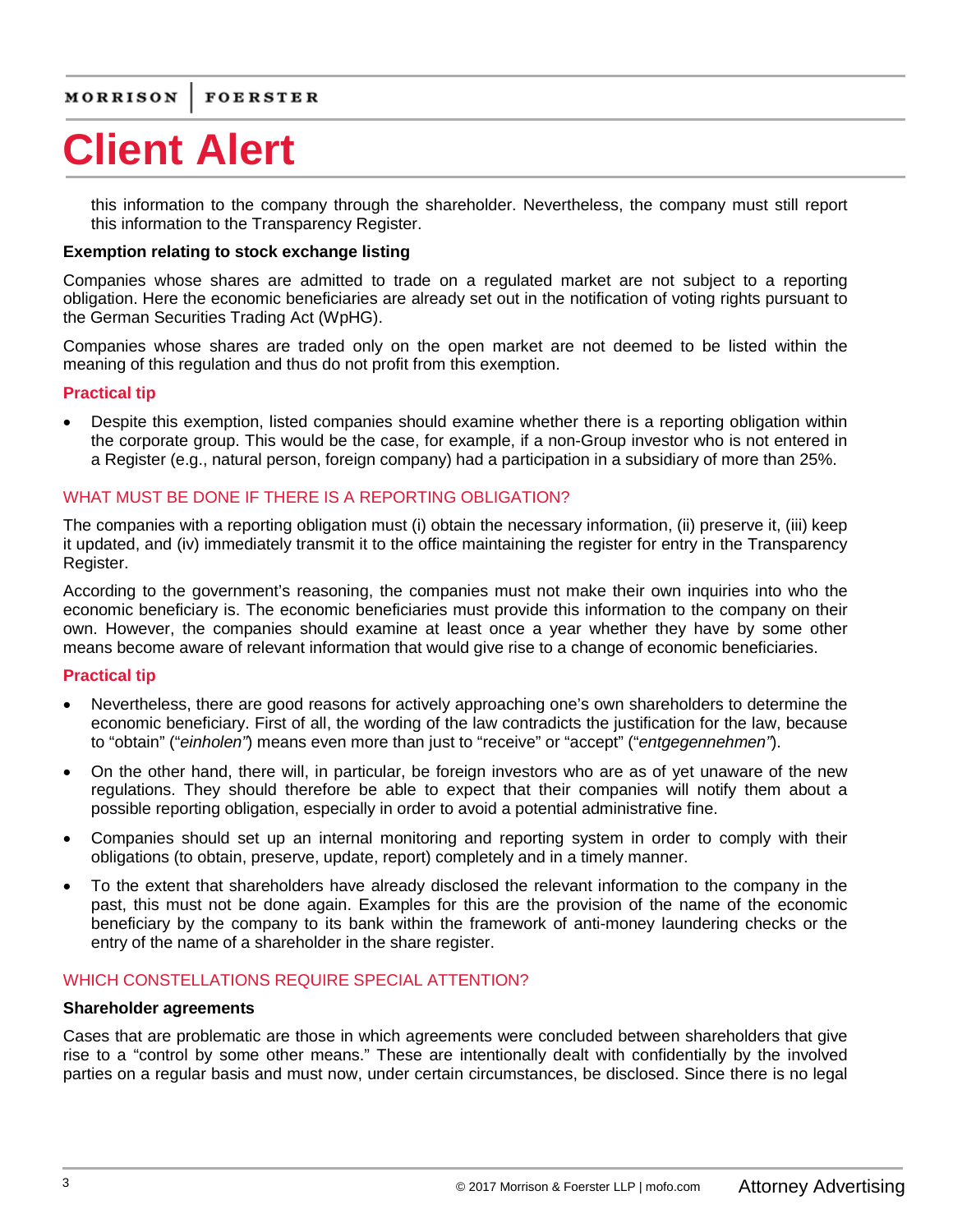definition, these constellations must be examined on an individual case basis. Mere options to acquire shares or voting rights do not thereby trigger a reporting obligation, however (see FAQ, Federal Office of Administration's link).

#### **Group company structures**

The revised GwG does not provide for reporting by the highest company of the group, in order for all companies of the group to be exempt. Therefore, in principle, all affected companies must make their own report to the Transparency Register.

Insofar as the economic beneficiary is indicated in a chain of register entries, however, it is possible to apply the exemption from the reporting obligation for all companies of the chain, based on existing register entries (see FAQ, Federal Office of Administration's link).

A problematic area that is still not clear is the information on the type and extent of the economic interest in the case of group companies with an international context.

#### **Involvement with foreign countries**

In the German Registers, one finds no information on the economic beneficiaries of corporations and partnerships if these persons hold their shares in Germany indirectly via holding companies that are foreignbased. Thus in these cases a report must be made to the Transparency Register.

#### **Information on the "type and extent of the economic interest"**

It must be possible to derive the position as economic beneficiary from the information on the type and extent of the economic interest, for example, through the information on capital shares or voting rights.

It has not yet been definitively established which information must be provided in the exercise of control "in a comparable way." In consortium agreements and voting trust agreements that implement controls, this information must be provided. The agreements themselves do not have to be transmitted.

#### **Diversified holdings / Incomplete information**

If, after conducting extensive examinations, no natural person can be determined as the economic beneficiary, or if there is any doubt that the person identified is the economic beneficiary, the legal representative, managing partner, or partner of the association is deemed to be the economic beneficiary.

This relates, on the one hand, to companies with diversified holdings in which no shareholder holds more than 25% of the shares or voting rights and also for which there are no shareholder agreements. On the other hand, this relates to cases in which the shareholder of the German company with the reporting obligation is another company, and that company provides no information about its shareholders. This can be the case, in particular, in matters with an international context.

#### **Special provisions**

For a one-step indirect control as well as for the appointment of the economic beneficiary of foundations and administrators of trusts (trustees), special rules apply.

#### **FAQ, Federal Office of Administration's link**

The regulations concerning the Transparency Register currently still contain some ambiguities. The responsible Federal Office of Administration has now published FAQ under this [link,](http://www.bva.bund.de/DE/Organisation/Abteilungen/Abteilung_ZMV/Transparenzregister/FAQ/faq_node.html;jsessionid=E3801C991DC8876C831C7347F5138E49.2_cid394) which give tips on the implementation of the new provision.